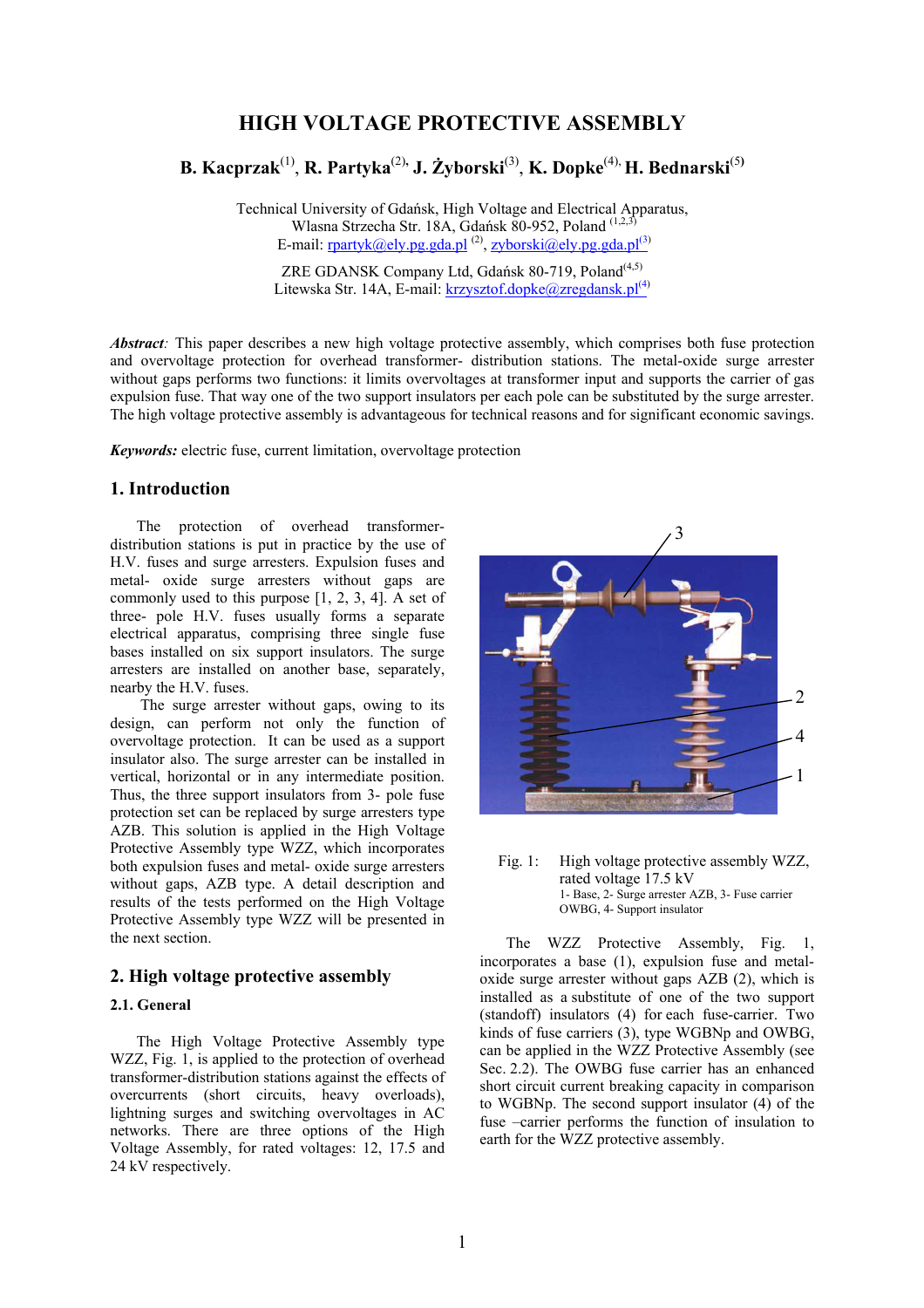#### **2.2. Gas expulsion fuse carrier**

There are produced two types of gas expulsion fuse carriers, coded WGBNp and OWBG respectively, Fig. 2. The main difference between the two fuse carries is in the way and direction of gas expulsion. The WGBNp fuse carrier is open at both ends so gas expulsion is possible from the upper and lower outlet. The OWBG fuse carrier is closed at the upper end by a gas reservoir what results in an intensive gas expulsion in lower direction only. That is why the fuse carrier OWBG has an increased breaking capacity in comparison to the fuse carrier type WGBNp, Table 1. The design of both fuse carriers is similar, so the description will be given for the type OWBG only.

The fuse carrier type OWBG is made up of an insulating liner of high electrical and mechanical strength, with an ablative auxiliary tube, which is glued to the inside of the liner, a conducting ferrule of the upper gas-reservoir with a nut and bolt electrode. The lower contact of the fuse -link carrier with the terminal of flexible tail electrode is permanently fastened on the tube. The upper terminal is fixed to the upper ferrule with an adjustment of the



- Fig. 2: Fuse link carrier for WZZ protective assembly
	- 1- Fuse carrier OWBG-17.5, 2- Fuse carrier WGBNp-17.5

contacts distance of the carrier to the relevant dimensions of the fuse base. There in lower contact is set a spring which drives the flexible tail.

The fuse - link comprises a fuse -element that is coated with ablative material, a flexible tail and clamping sleeve, Fig. 3.

| Voltage                                      |              | 12 kV         | $17.5$ kV     | $24$ kV      |
|----------------------------------------------|--------------|---------------|---------------|--------------|
| Conventional thermal current of fuse-carrier | <b>WBGNP</b> | 25 A          | 25 A          |              |
|                                              | OWBG         | 40 A          | 40 A          | 25A          |
| Breaking current                             | <b>WBGNP</b> | 3.15 kA       | 3.15 kA       |              |
|                                              | OWBG         | 8 kA          | 5 kA          | 3.15 kA      |
| Fuse-link currents                           | <b>WBGNP</b> | $4 \div 25$ A | $4 \div 25$ A |              |
|                                              | OWBG         | $4 \div 40$ A | $4 \div 40$ A | $4\div 25$ A |
| Frequency                                    |              |               | 50 Hz         |              |





Fig. 3: Fuse link for WZZ protective assembly

### **2.3. Surge arrester**

AZB type surge arrester without gaps, Fig. 4, is made of zinc- oxide varistor. The varistor pellets made of zinc- oxide varistor. The varistor penets<br>are connected in series and housed in a glass- epoxy<br> $\frac{1}{2}$  Fig. 4: Metal- oxide surge arrester without gaps



type AZB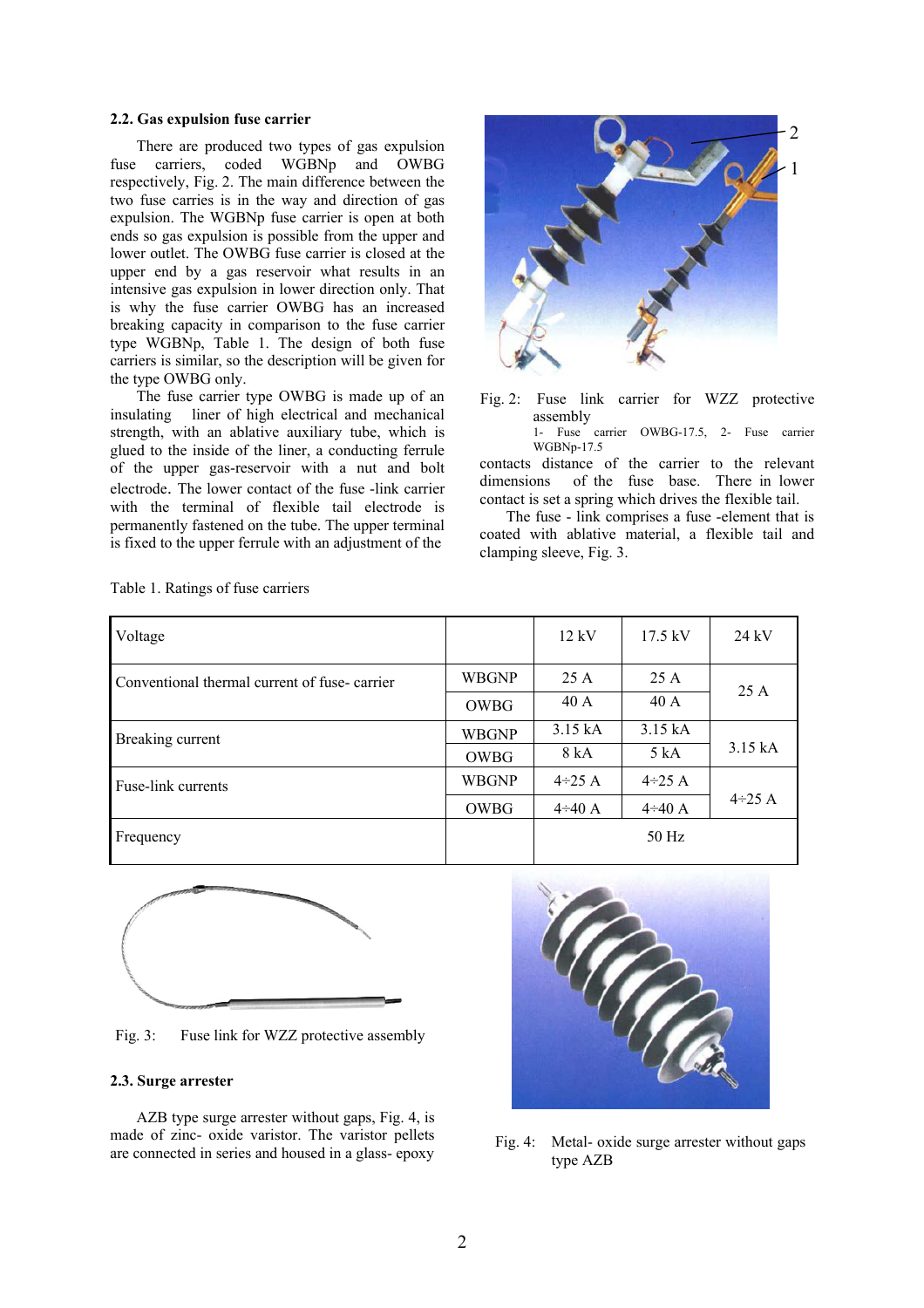tube, which is closed at both ends by metal ferrules with connection terminals of the arrester. The set is sheathed with silicon elastomer, forming a tight, cylindrical housing with protective fins. The material and the creepage distance provide adequate insulating properties.

The arrester's end-of-life is indicated by a black insulating ring which is placed between the two protective fins of the surge arrester. When the arrester fails, the power arc is ignited along the surface of the ZnO varistor block. During arc creeping the black ring is sectioned then ejected to the ground indicating arrester's end-of-line.

The main advantages of surge arresters type AZB are:

- stability of protective characteristics,
- suitability to the installation in vertical or horizontal position,
- mechanical robustness, e.g. against vandalism
- long creepage distance,
- suitability to the application as the support insulator,
- in the case of short circuit current flow through the surge arrester there is no danger of fragmentation (explosion) of arrester housing.

The surge arrester meets the requirements for the IEC Zone III-Class outdoor use. The properties of AZB type surge arresters, confirmed by the Power Engineering Institute in Warsaw, are given in Table 2. They conform with standards: PN-IEC 99-4: 1993 and IEC-600099-4: 1998.

Table 2. Ratings of surge arresters type AZB

| Continuous operating voltage (kV)                            | $2.55 \div 34.0$ |  |
|--------------------------------------------------------------|------------------|--|
| Rated discharge current 8/20 µs                              | 10 kA            |  |
| Maximum discharge current $4/10 \mu s$                       | 100 kA           |  |
| Short-circuit strength $(0.2 s)$                             | 20 kA            |  |
| Energy absorbing capacity                                    | $3.7$ kJ/kV      |  |
| Class of line discharge                                      |                  |  |
| Surge current withstand capacity of<br>$2000 \mu s$ duration | $230 \text{ A}$  |  |

### **2.4 Support insulator**

The support outdoor insulator type  $C<sub>04</sub> - 145$ , Fig. 5, is made up of a round glass-epoxy rod that is covered by a silicon sleeve with anti-rain protective fins. Aluminum ferrules are mounted at both ends of the insulator. The main field of application of composite insulators C04 – 145 is high voltage overhead electrical equipment:

- fuse-bases type PBNUs-24,
- high voltage protective assemblies type WZZ,
- transmission lines and switchgear,
- disconnectors and mechanical switches.



Fig. 5: Support outdoor insulator type C04 – 145

### **3. Tests**

The High Voltage Protective Assembly Type WZZ - 12, WZZ - 17.5 and WZZ – 24 passed the type tests performed by The Institute of High Voltage, Gdansk University of Technology and The Power Engineering Institute in Warsaw. The tests have confirmed the ratings of fuse carriers given in Table 1. Exemplary oscillograms from the breaking capacity tests, for rated voltage 12.0 and 17.5 kV, are shown in Fig. 7 and Fig. 8, for the fuse carriers OWBGw6-12 and OWBG2-17.5 respectively.

# **4. IMMUNITY TO FUSE MALFUNCTION DURING STORMS**

Nuisance fuse operation during thunderstorms may appear [5]. It is due to the interaction between surge arresters, transformer and fuse. If a lightning stroke is of long duration, the short- duration high current pulse is followed by a long duration low current pulse. An average amplitude of that low current pulse is 100 A, and its duration may be many miliseconds. Under these circumstances, the voltage across the transformer primary is not the sinusoidal AC line voltage but is much higher and constant, due to operation of surge arrester voltage under low current pulse. The transformer core becomes saturated then and the winding inductance dramatically drops. Resulting abnormal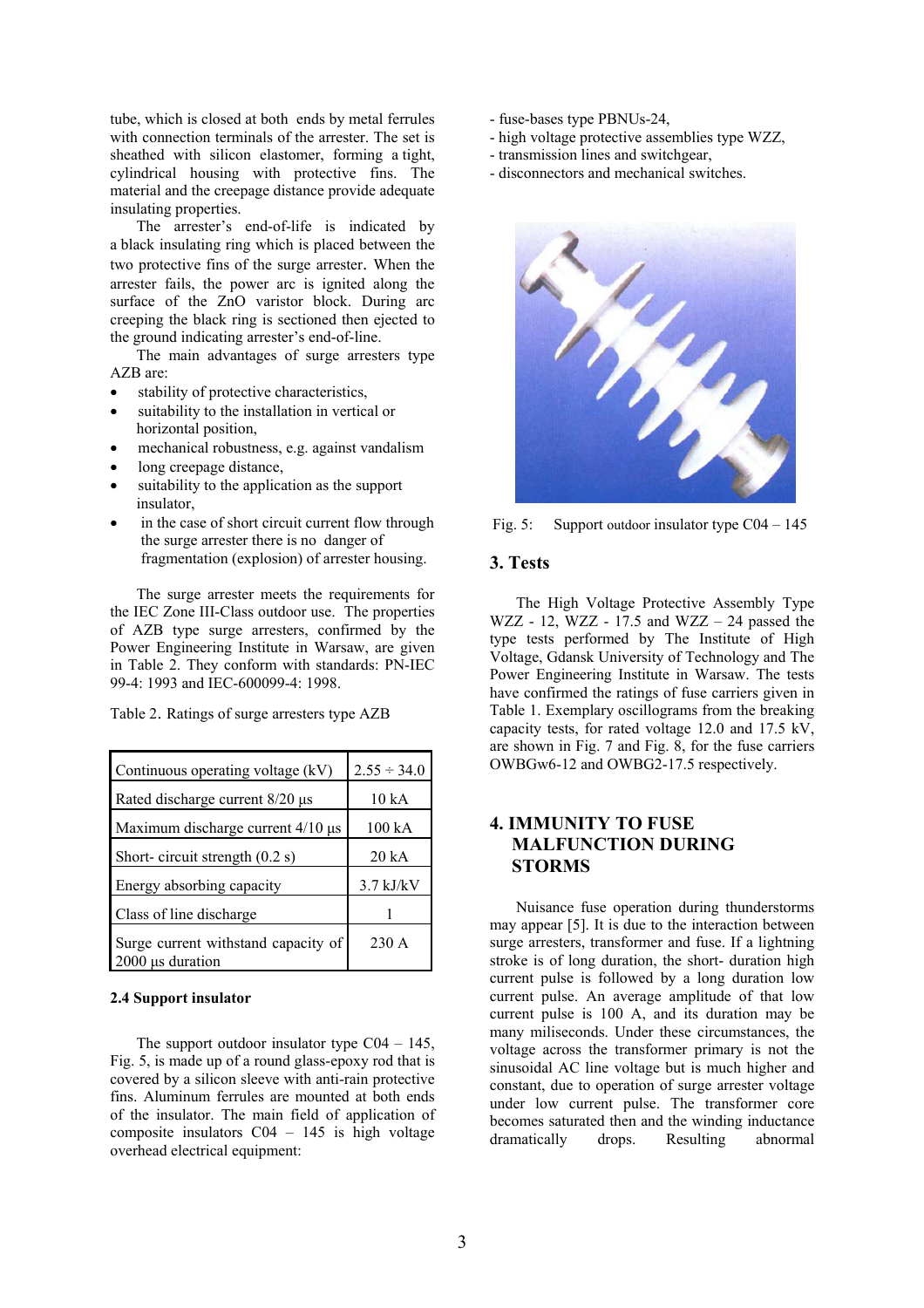magnetizing current can melt the fuse and cause nuisance operation.

Fuse malfunction as described in the reference [1] has not been observed in wide application on site of the WZZ protective assembly.

## **5. AVANTAGES OF WZZ ASSEMBLY**

The High Voltage Protective Assembly type WZZ is advantageous for the following features: stable protective characteristics:

- large energy absorption capacity
- pollution-proof
- mechanical robustness
- low mass
- simplified construction of pole transformer.

## **6. APPLICATION EXAMPLE**

An example of application of the High Voltage Protective Assembly type WZZ to the protection of an overhead transformer- distribution station is shown on site in Fig. 6.



Fig. 6 Combined short circuit current and overvoltage protection of an overhead transformer- distribution station using the High Voltage Protective Assembly type WZZ 17.5

# **CONCLUSIONS**

The High Voltage Protective Assembly type WZZ is a novelty in the field of the protection of overhead transformer- distribution stations. Owing to the performance of two functions by one assembly that is short circuit protection and surge

protection, the WZZ is advantageous for technical reasons and significant economic effects.

## **ACKNOWLEDGEMENTS**

The High Voltage Protective Assembly WZZ was worked out in frames of the joint researchapplication project No: 8T10A 02796 C/2868. which was run by Technical University of Gdansk, High Voltage and Electrical Apparatus and ZRE GDANSK Company Ltd, and was financed by the Committee of Scientific Research in Poland in the years 1996 – 1998.

## **REFERENCES**

- [1] Wolny A., Stockes A.D., Kacprzak B.: "High voltage fuse behaviour with varistor commutation", Proc. IEE, Gen. Transm., Distrib., vol. 141, No. 1, p. 33- 37, 1994.
- [2] Wolny A., Stockes A.D.: .. Varistor assisted fuse current breaking". Int. Symposium on Switching Arc Phenomena, Lodz, Poland, p. 245-248., 1993.
- [3] Wolny A.: New protection means: varistor assisted fuse. Proc. ICECAAA, Xi'an, China, p. 524-528, 1997..
- [4] Wolny A.: What can fuses offer to survive the next century. 6<sup>th</sup> International Conference on Electric Fuses and their Applications, Torino, Italy, p. 1-9, 1999.
- [5] Hamel A., St-Jean G, Paquette M.: "Nuisance fuse operation on MV transformers during storms", IEEE Transactions on Power Delivery, Vol. 5, p. 1866- 1874, 1990.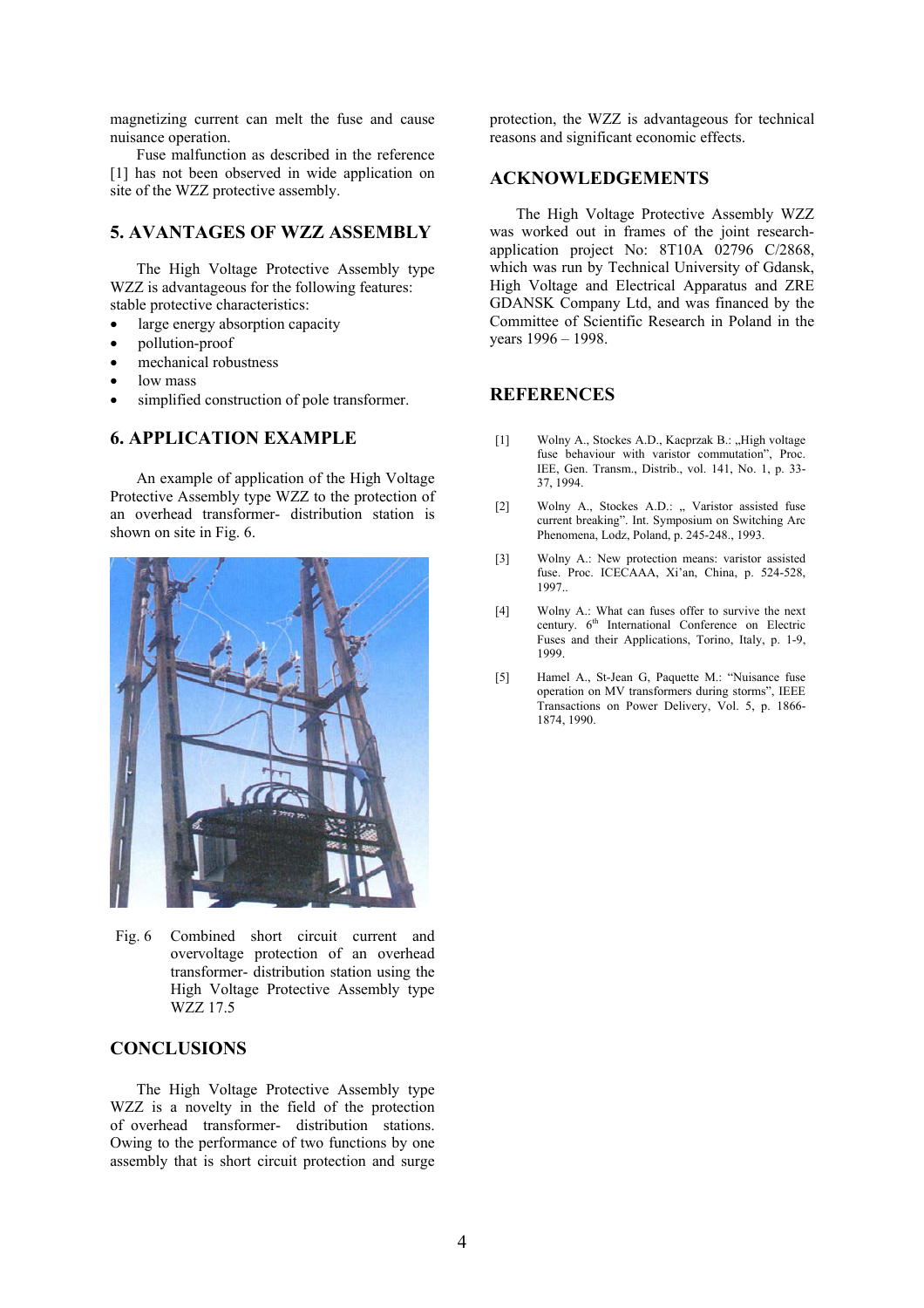

Fig. 7 Breaking capacity test of WZZw-12 High Voltage Protective Assembly, with fuse base PBGw 1-12, fuse carrier OWBGw6-12 and fuse link 40A.

Test voltage 12 kV, prospective short circuit current 8.27 kA, making angle 90º, arcing time 8.3 ms. *Breaking capacity test of I1 current performed by The Institute of Power Engineering in Warsaw, Distribution Equipment Laboratory, by the courtesy of The Laboratory.*